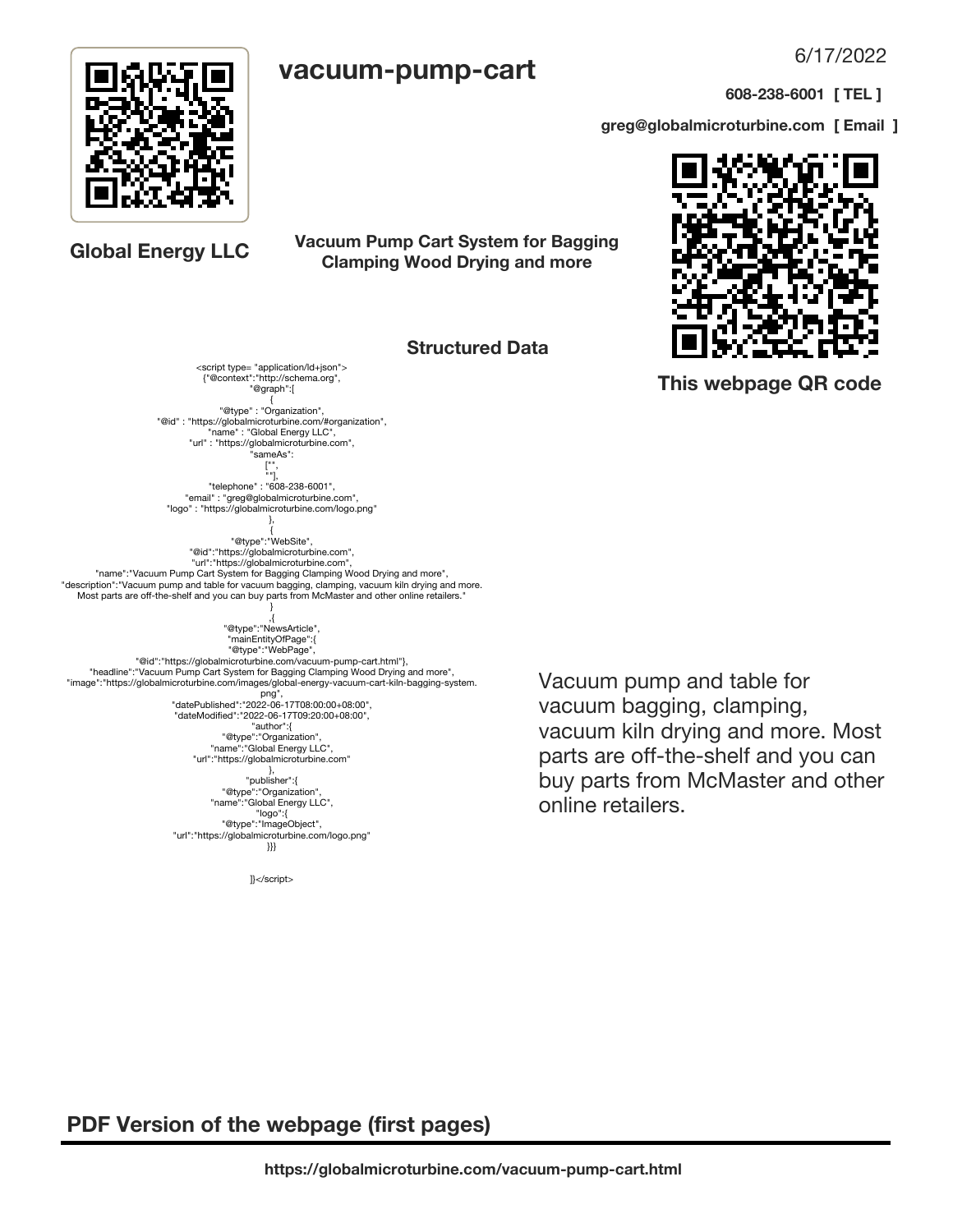## **Vacuum Cart System**

We are currently building this page...

Convert Hg to psi: inHg value = psi value  $\times$  2.03602

6/17/2022

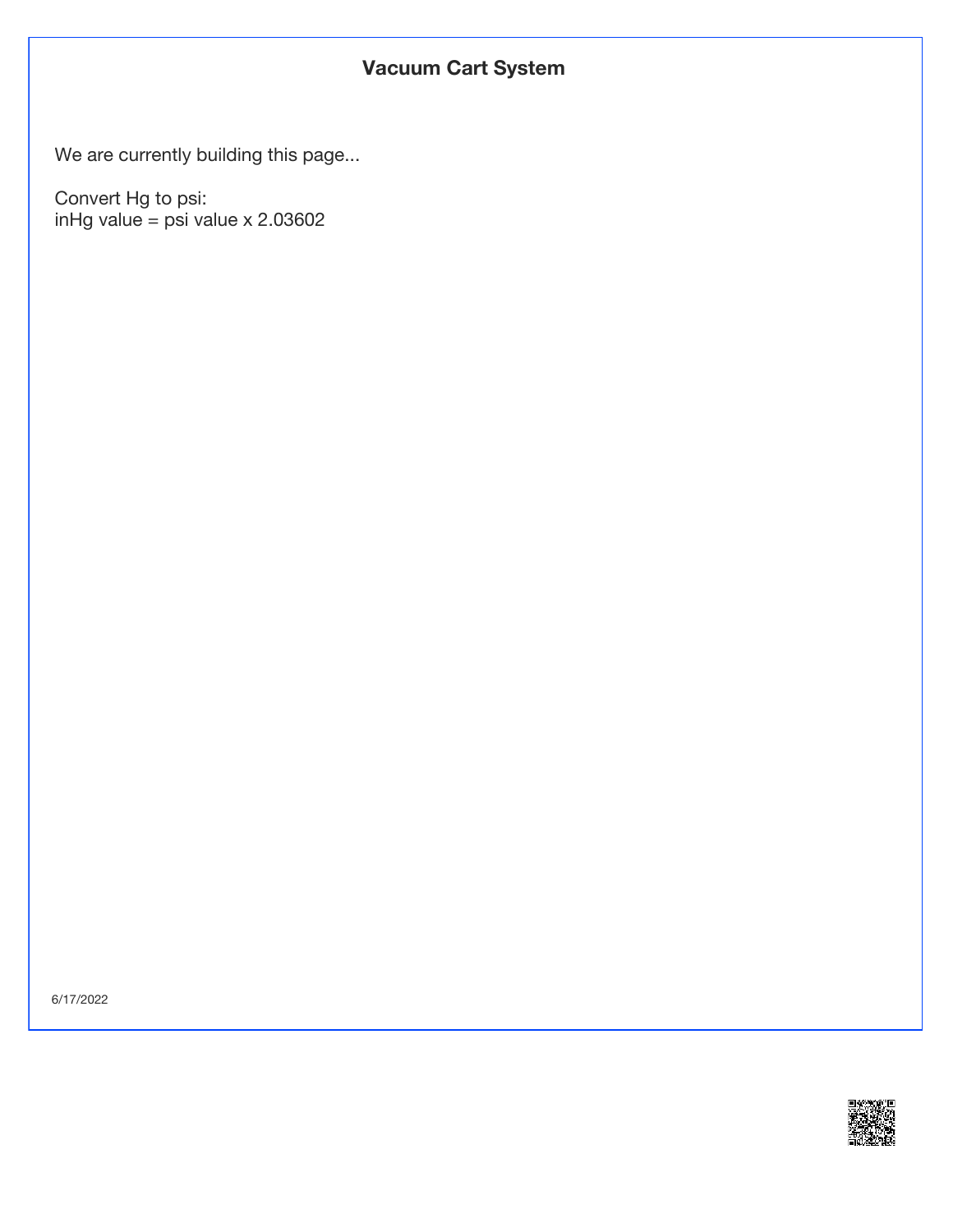





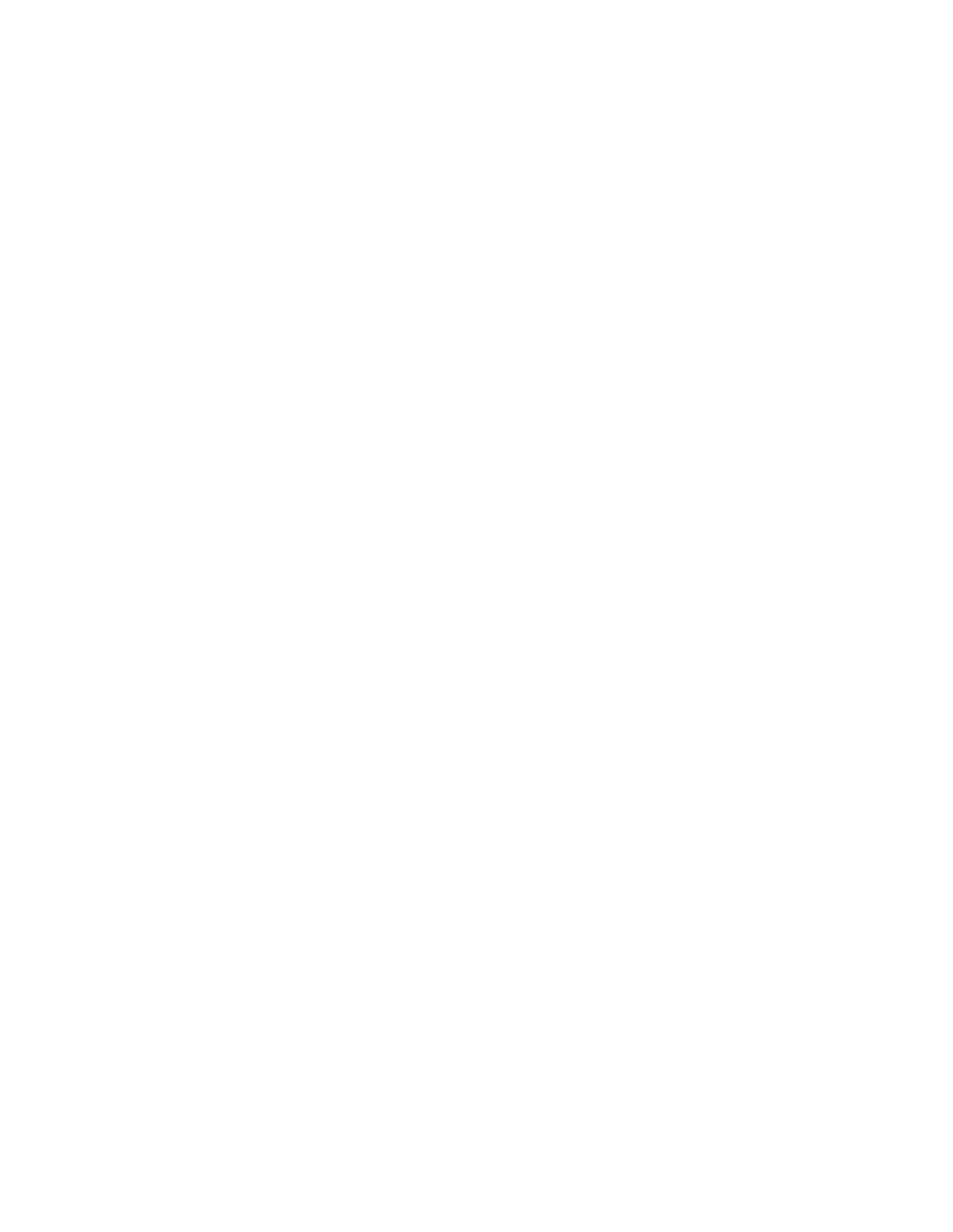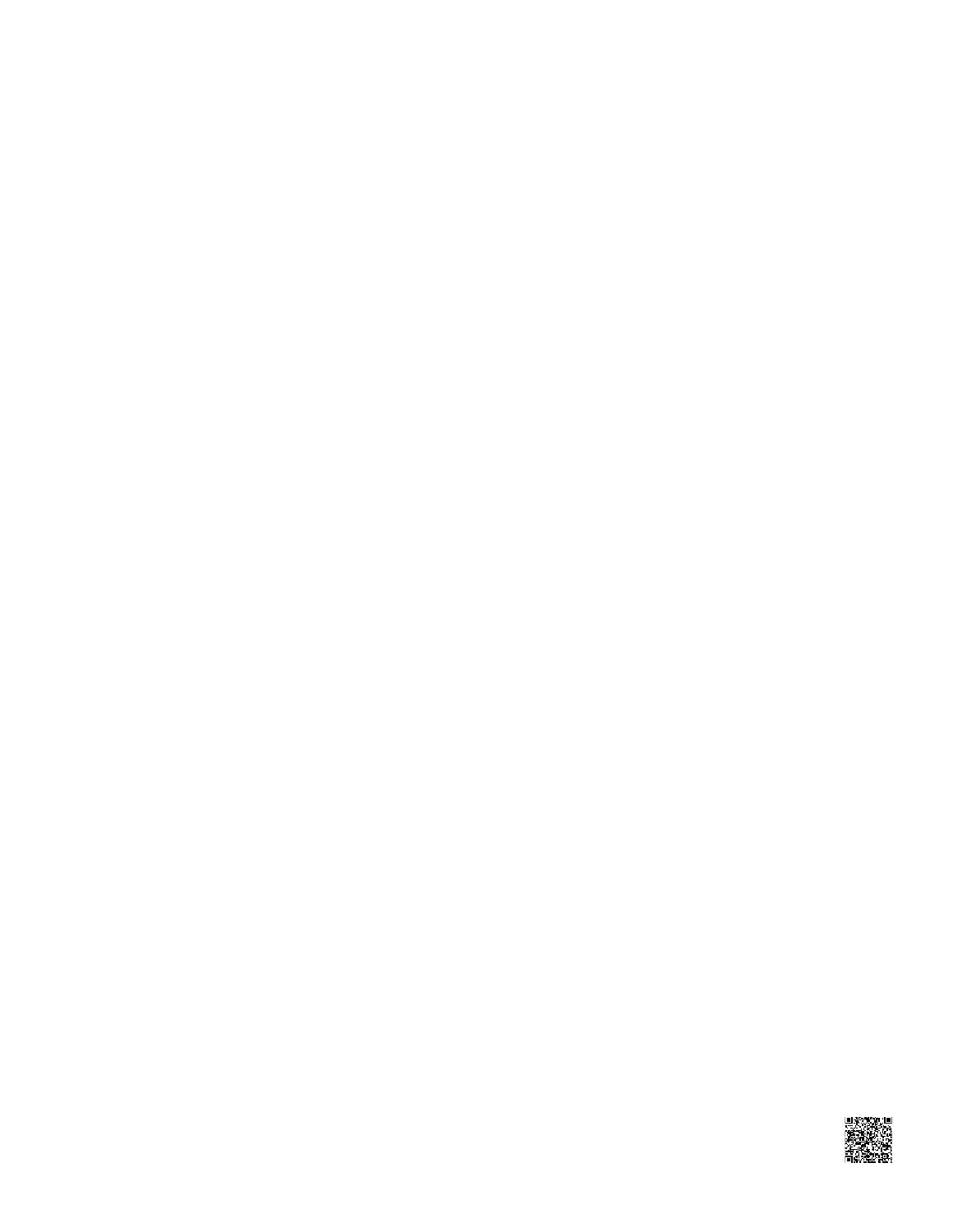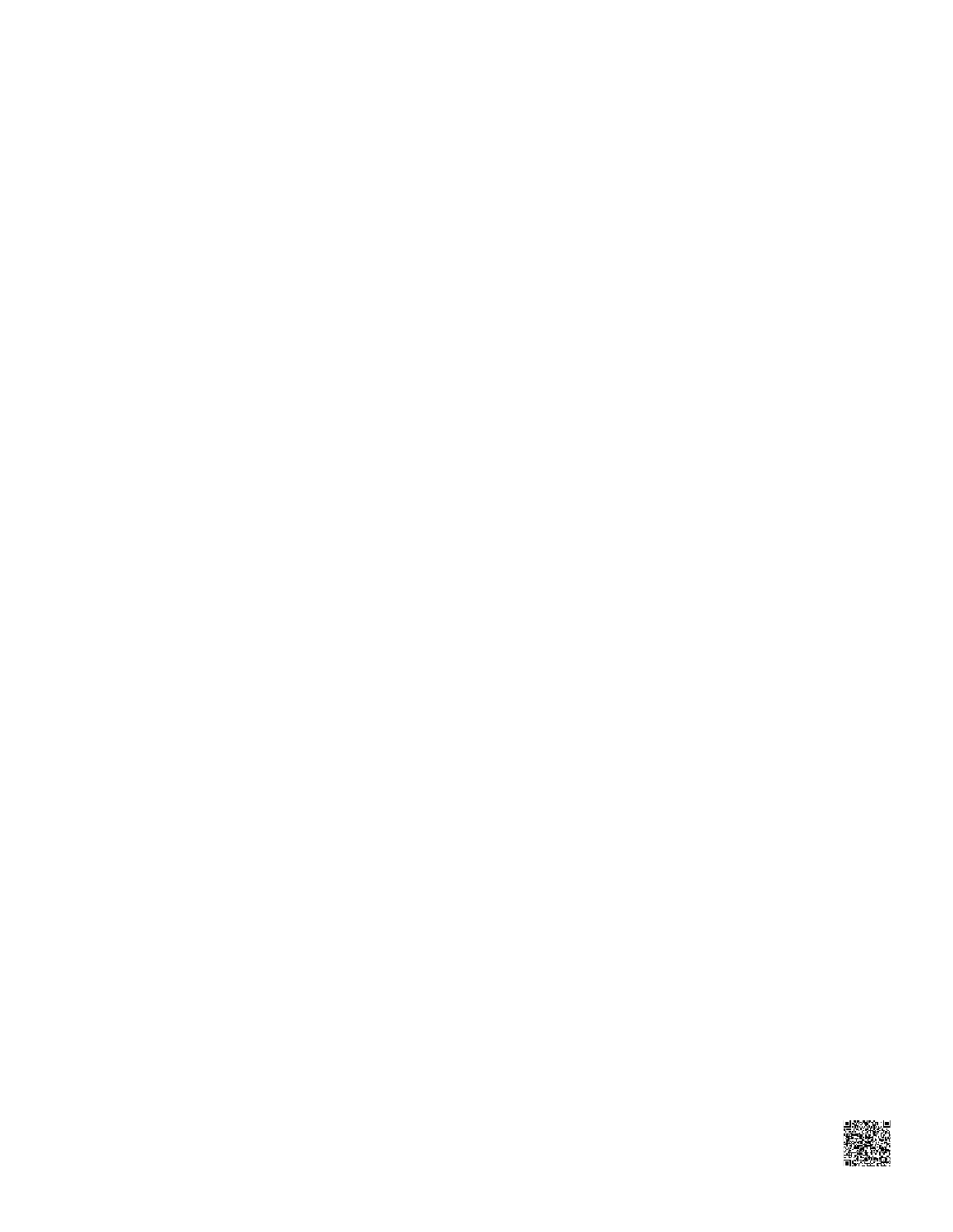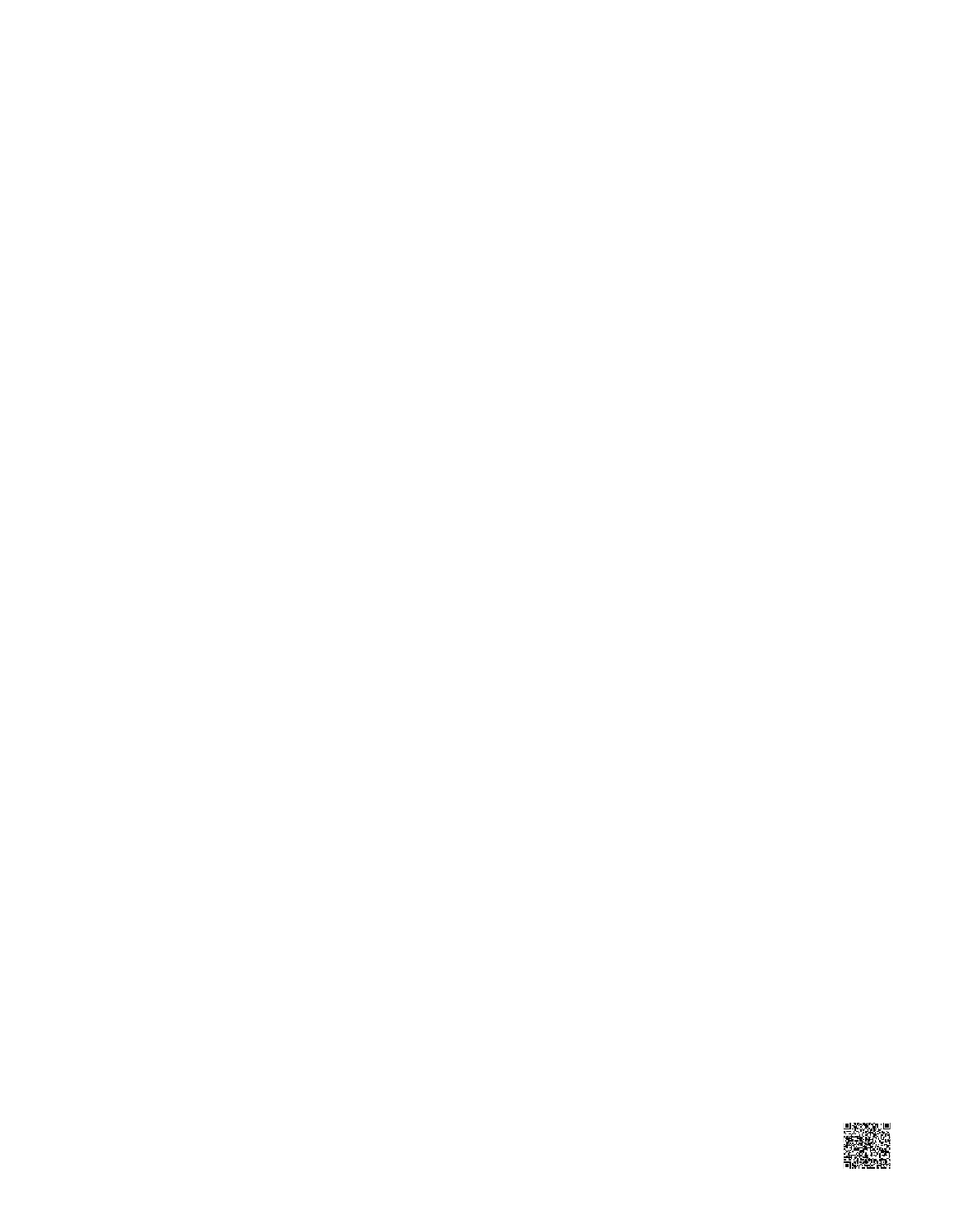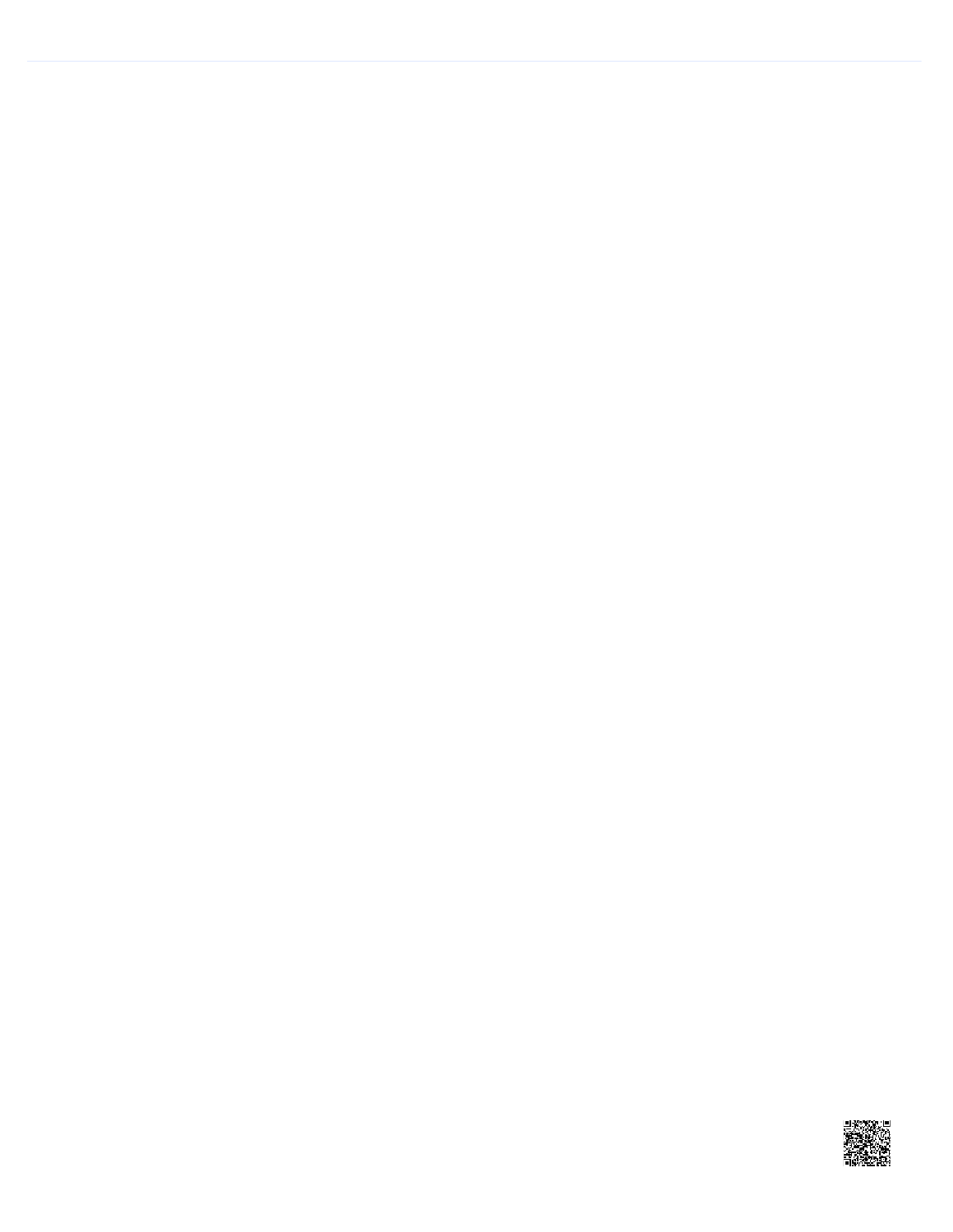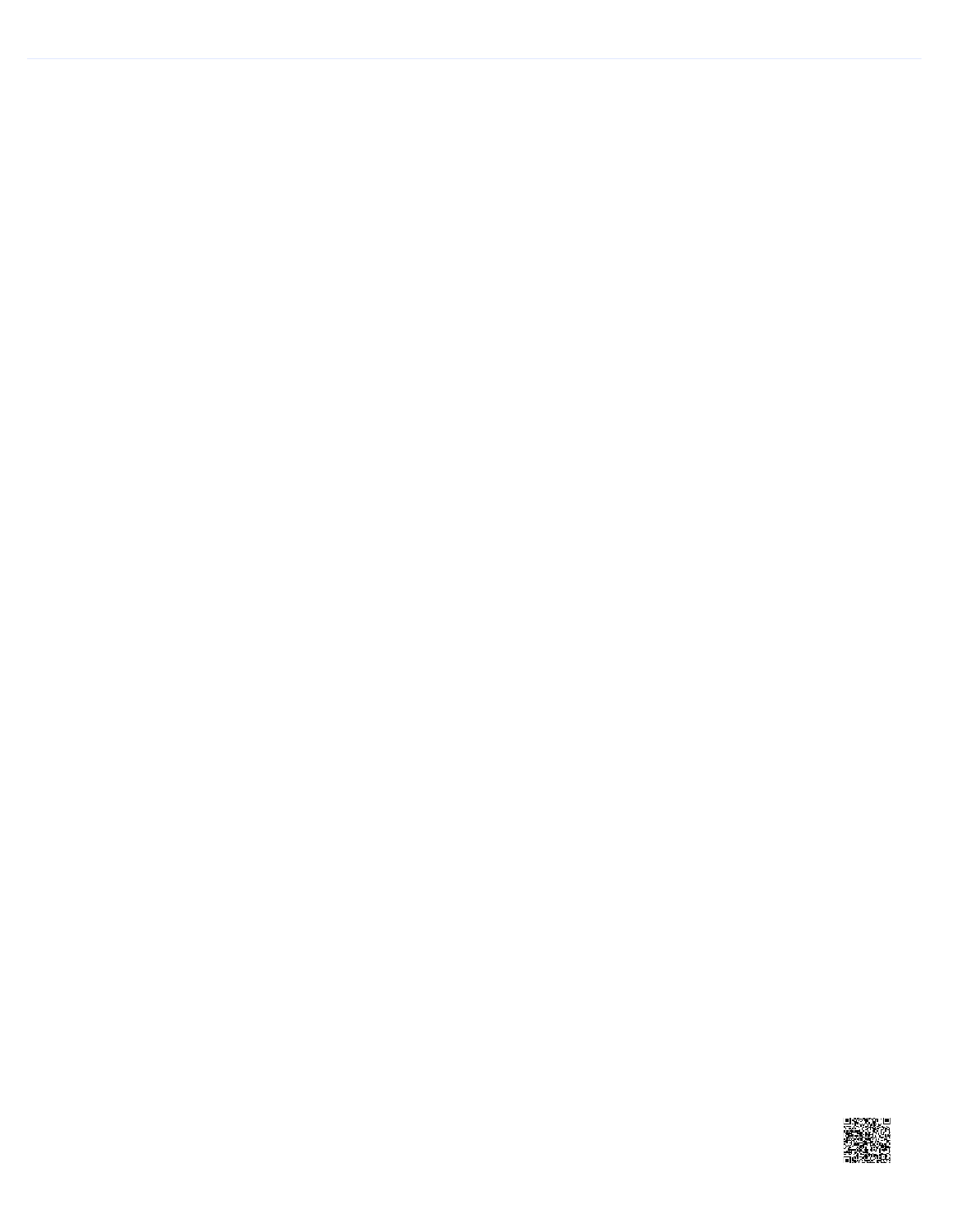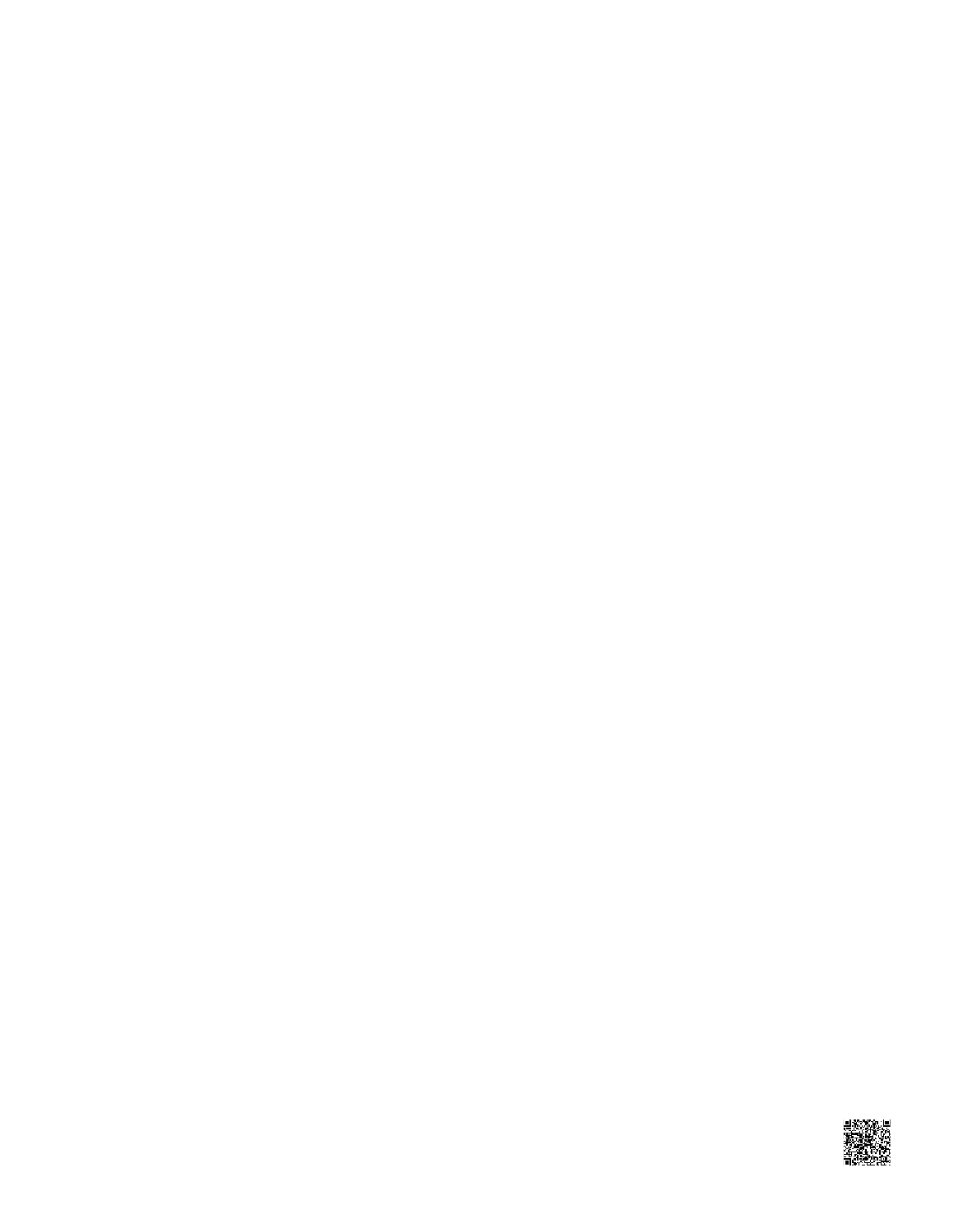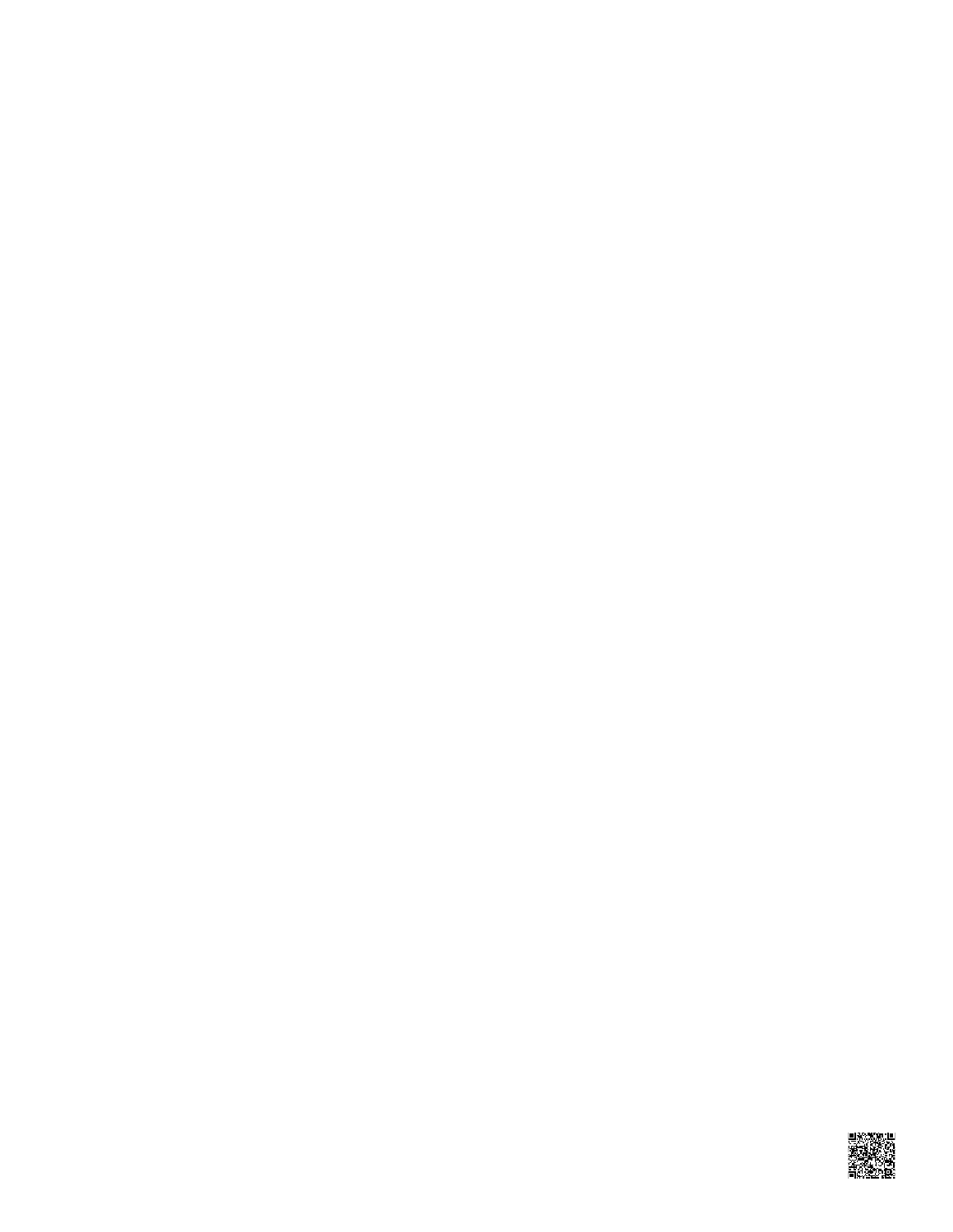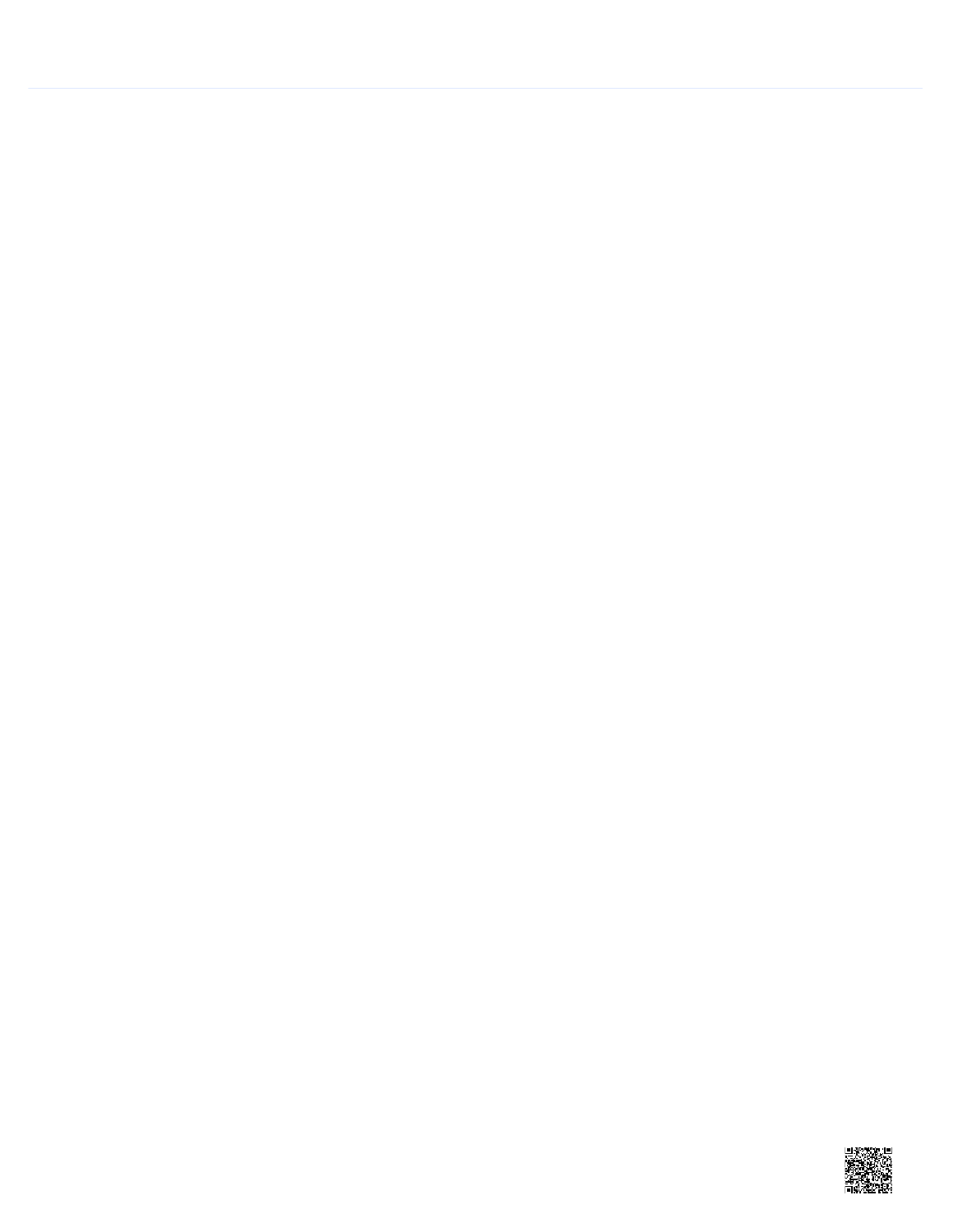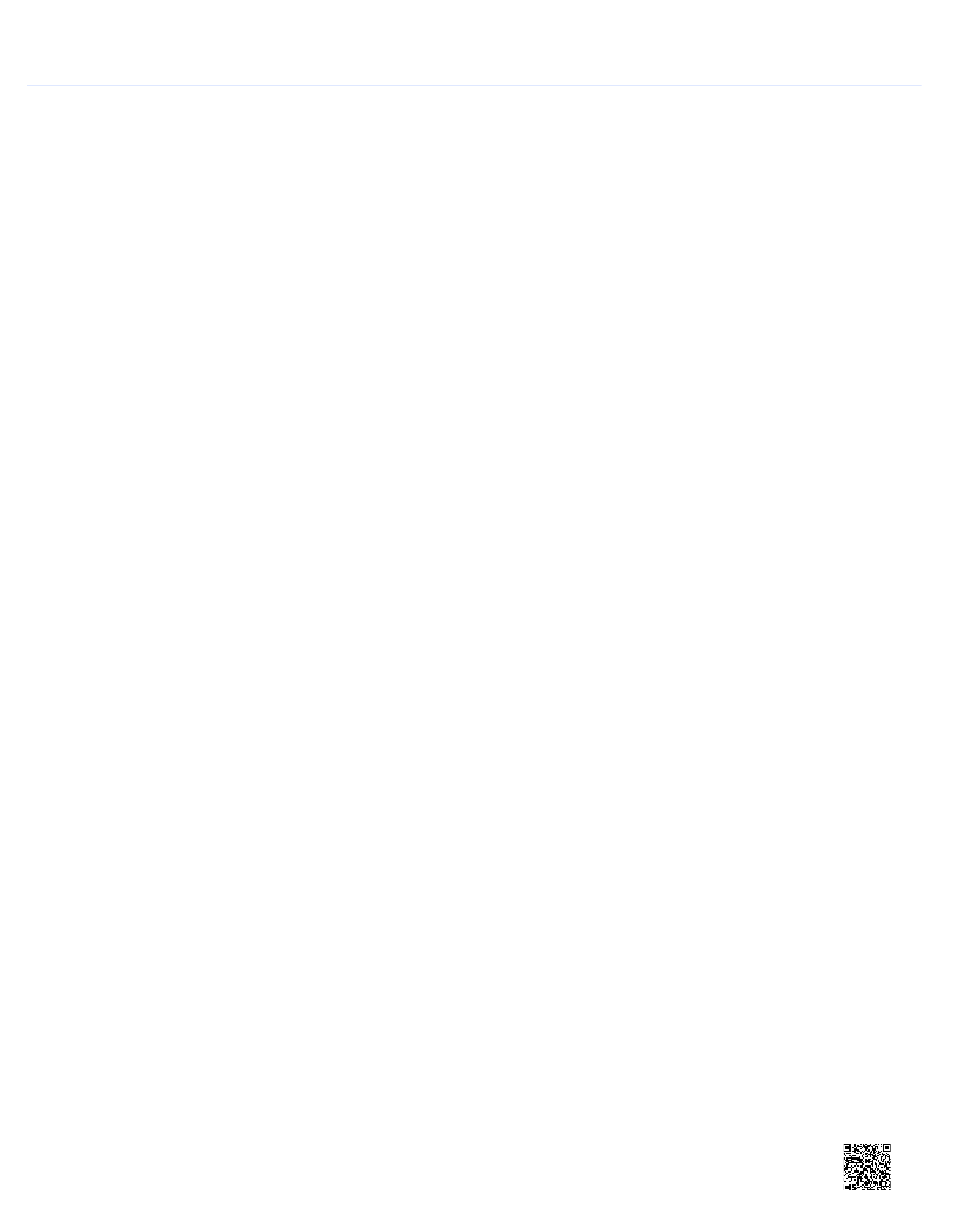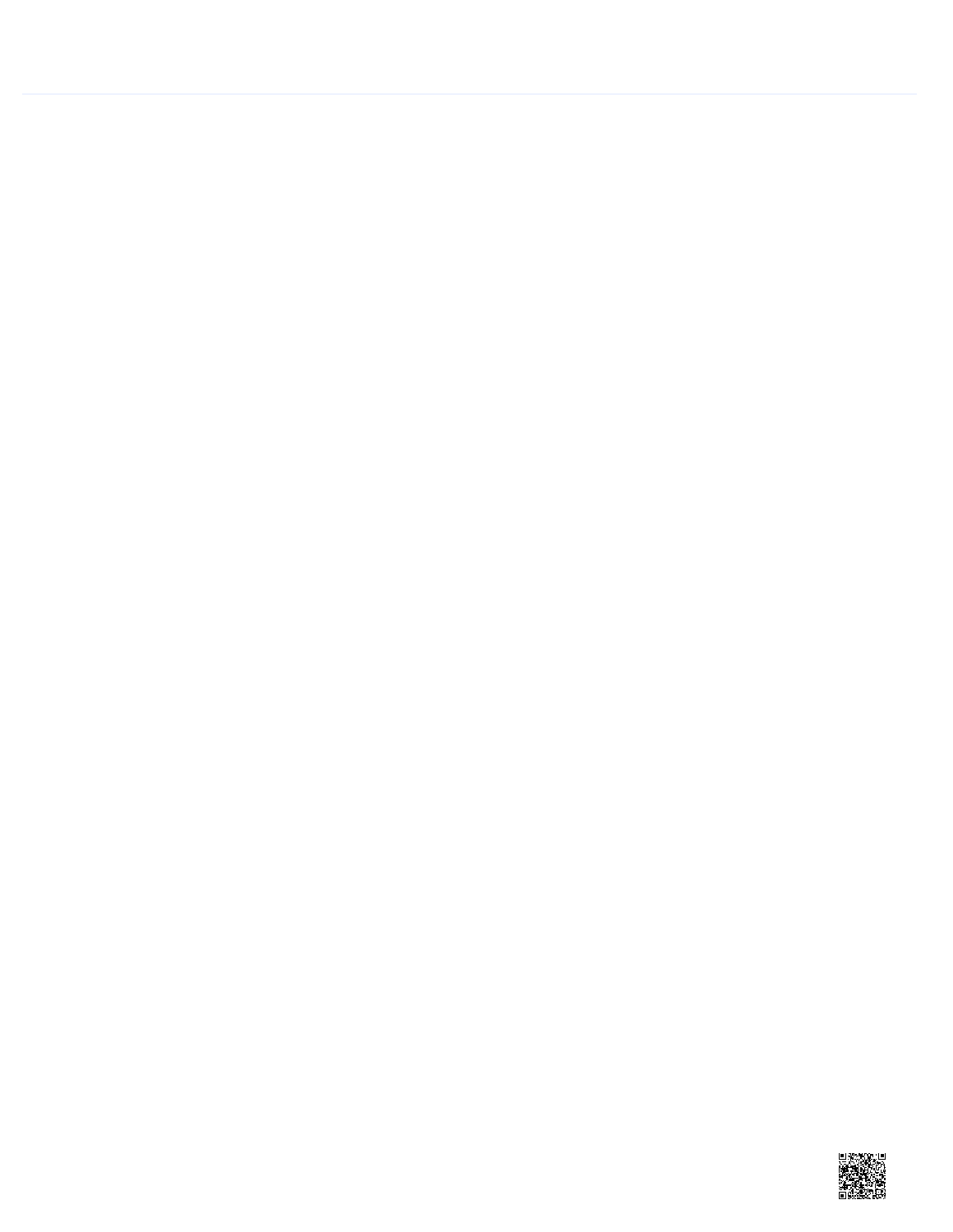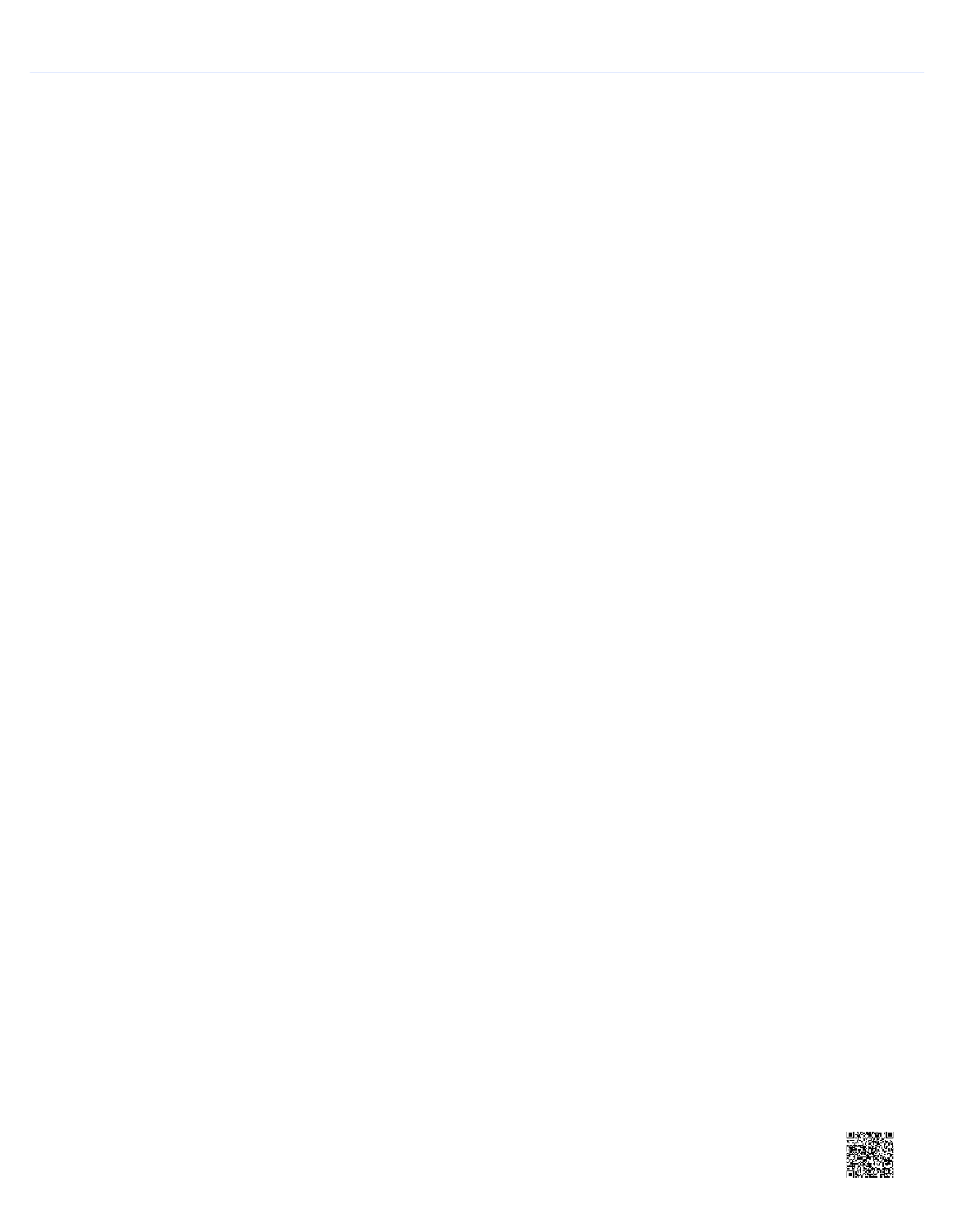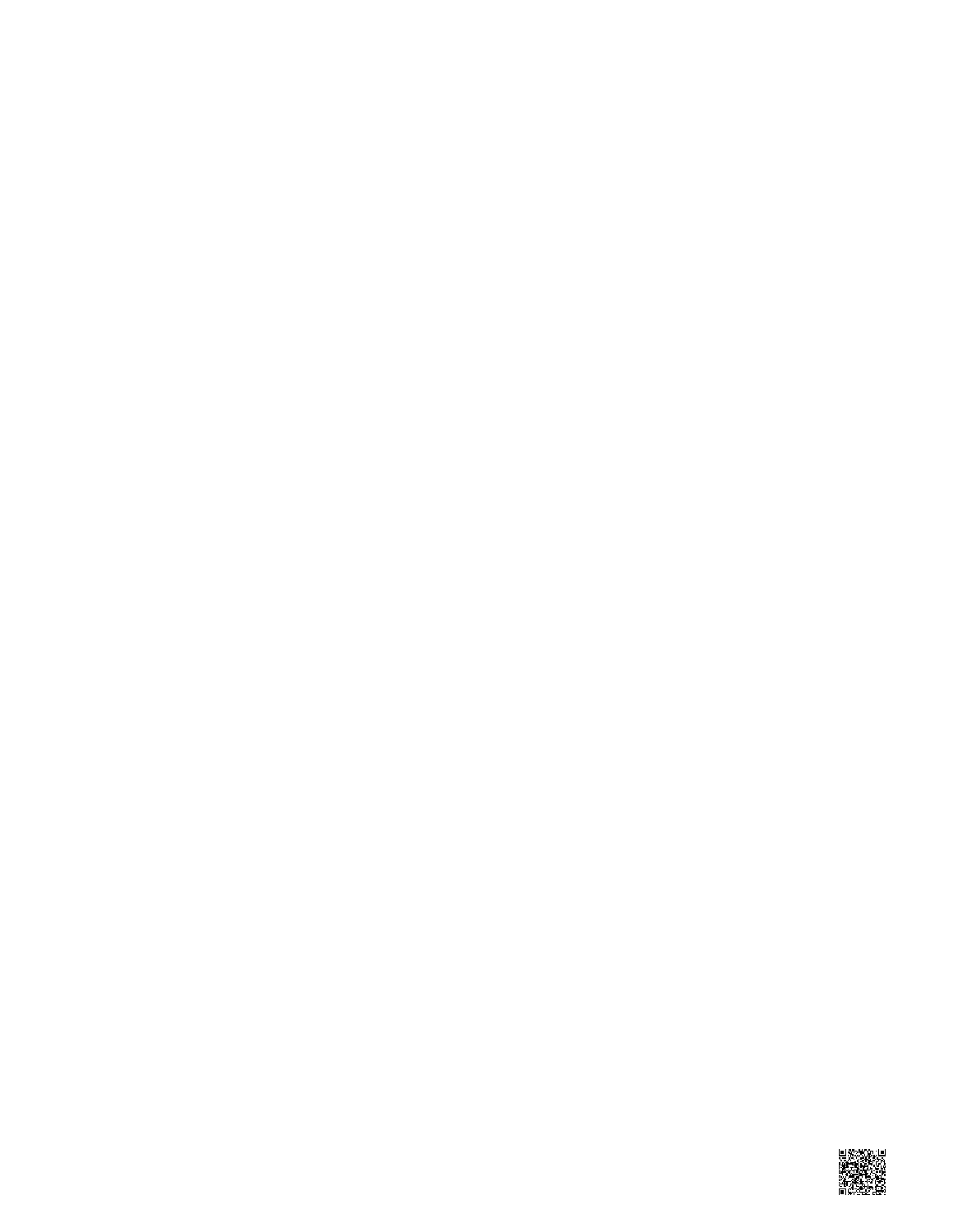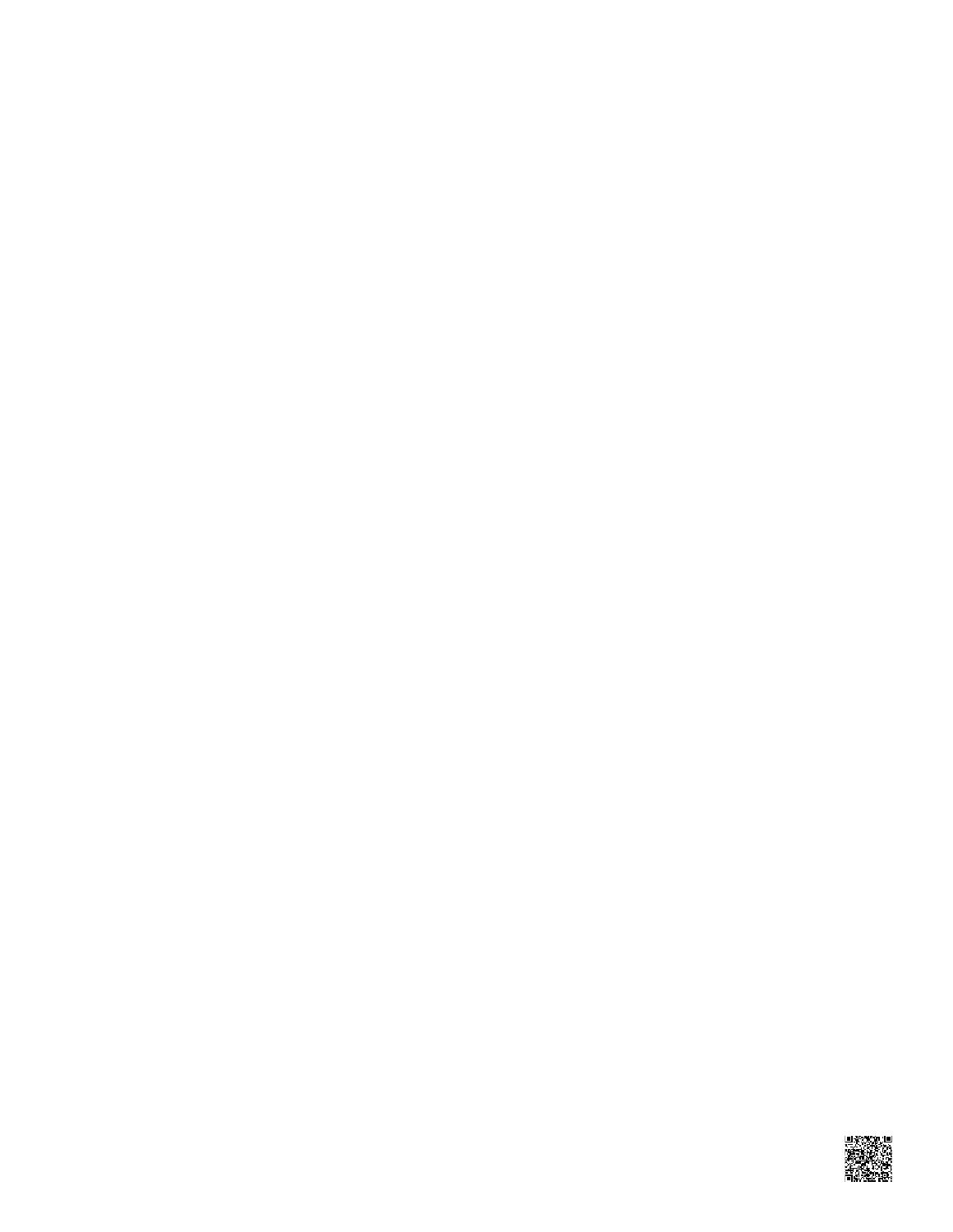